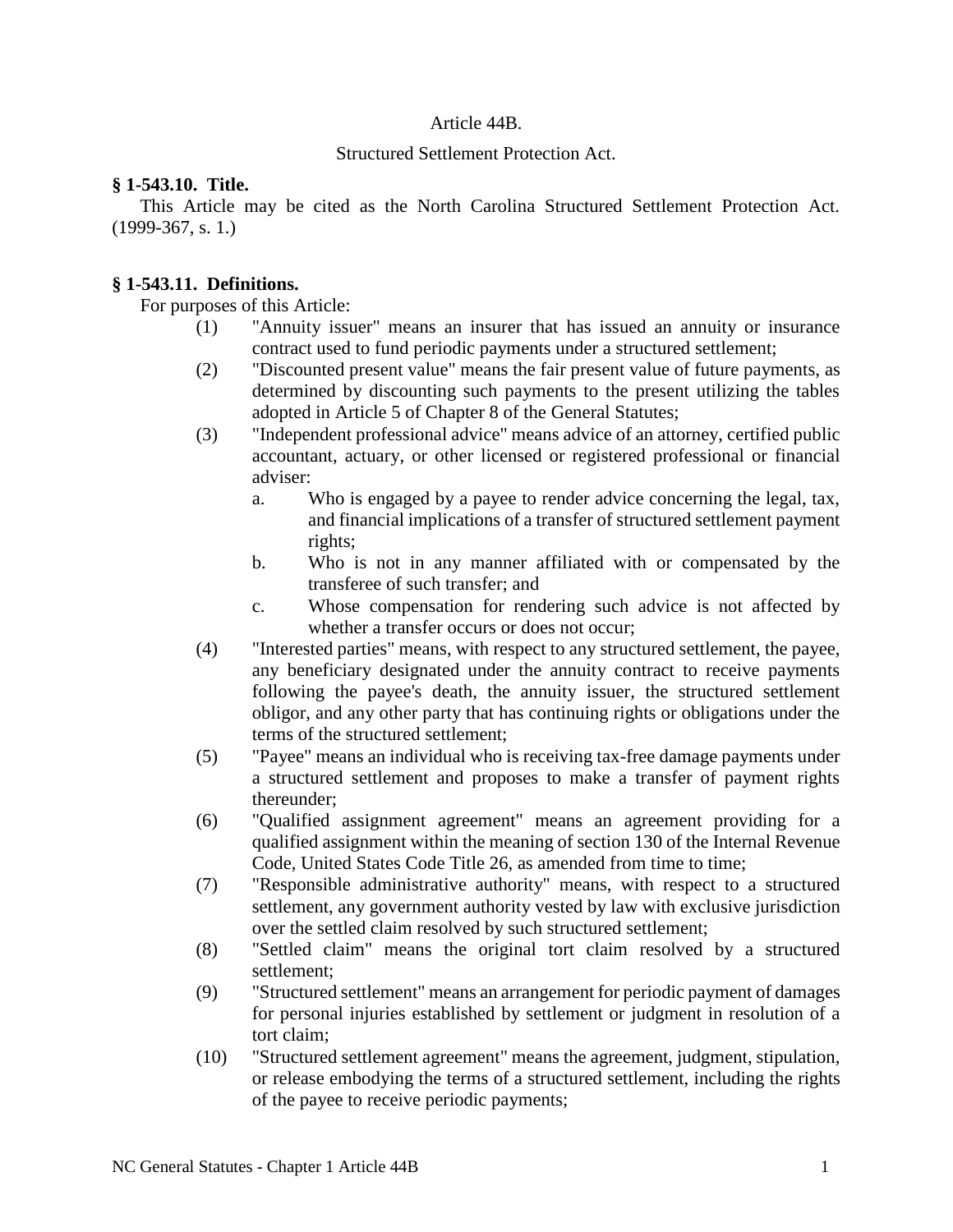- (11) "Structured settlement obligor" means, with respect to any structured settlement, the party that has the continuing periodic payment obligation to the payee under a structured settlement agreement or a qualified assignment agreement;
- (12) "Structured settlement payment rights" means rights to receive periodic payments (including lump-sum payments) under a structured settlement, whether from the settlement obligor or the annuity issuer, where:
	- a. The payee is domiciled in this State;
	- b. The structured settlement agreement was approved by a court or responsible administrative authority in this State; or
	- c. The settled claim was pending before the courts of this State when the parties entered into the structured settlement agreement;
- (13) "Terms of the structured settlement" include, with respect to any structured settlement, the terms of the structured settlement agreement, the annuity contract, any qualified assignment agreement, and any order or approval of any court or responsible administrative authority or other government authority authorizing or approving such structured settlement; and
- (14) "Transfer" means any sale, assignment, pledge, hypothecation, or other form of alienation or encumbrance made by a payee for consideration;
- (15) "Transfer agreement" means the agreement providing for transfer of structured settlement payment rights from a payee to a transferee. (1999-367, s. 1.)

# **§ 1-543.12. Structured settlement payment rights.**

No direct or indirect transfer of structured settlement payment rights shall be effective, and no structured settlement obligor or annuity issuer shall be required to make any payment directly or indirectly to any transferee of structured settlement payment rights unless the transfer has been authorized in advance in a final order of a court of competent jurisdiction or a responsible administrative authority based on express findings by such court or responsible administrative authority that:

- (1) The transfer complies with the requirements of this Article [of] law;
- (2) Not less than 10 days prior to the date on which the payee first incurred any obligation with respect to the transfer, the transferee has provided to the payee a disclosure statement in bold type, no smaller than 14 point setting forth:
	- a. The amounts and due dates of the structured settlement payments to be transferred;
	- b. The aggregate amount of such payments;
	- c. The discounted present value of such payments;
	- d. The gross amount payable to the payee in exchange for such payments;
	- e. An itemized listing of all brokers' commissions, service charges, application fees, processing fees, closing costs, filing fees, administrative fees, legal fees, notary fees and other commissions, fees, costs, expenses, and charges payable by the payee or deductible from the gross amount otherwise payable to the payee;
	- f. The net amount payable to the payee after deduction of all commissions, fees, costs, expenses, and charges described in sub-subdivision e. of this subdivision;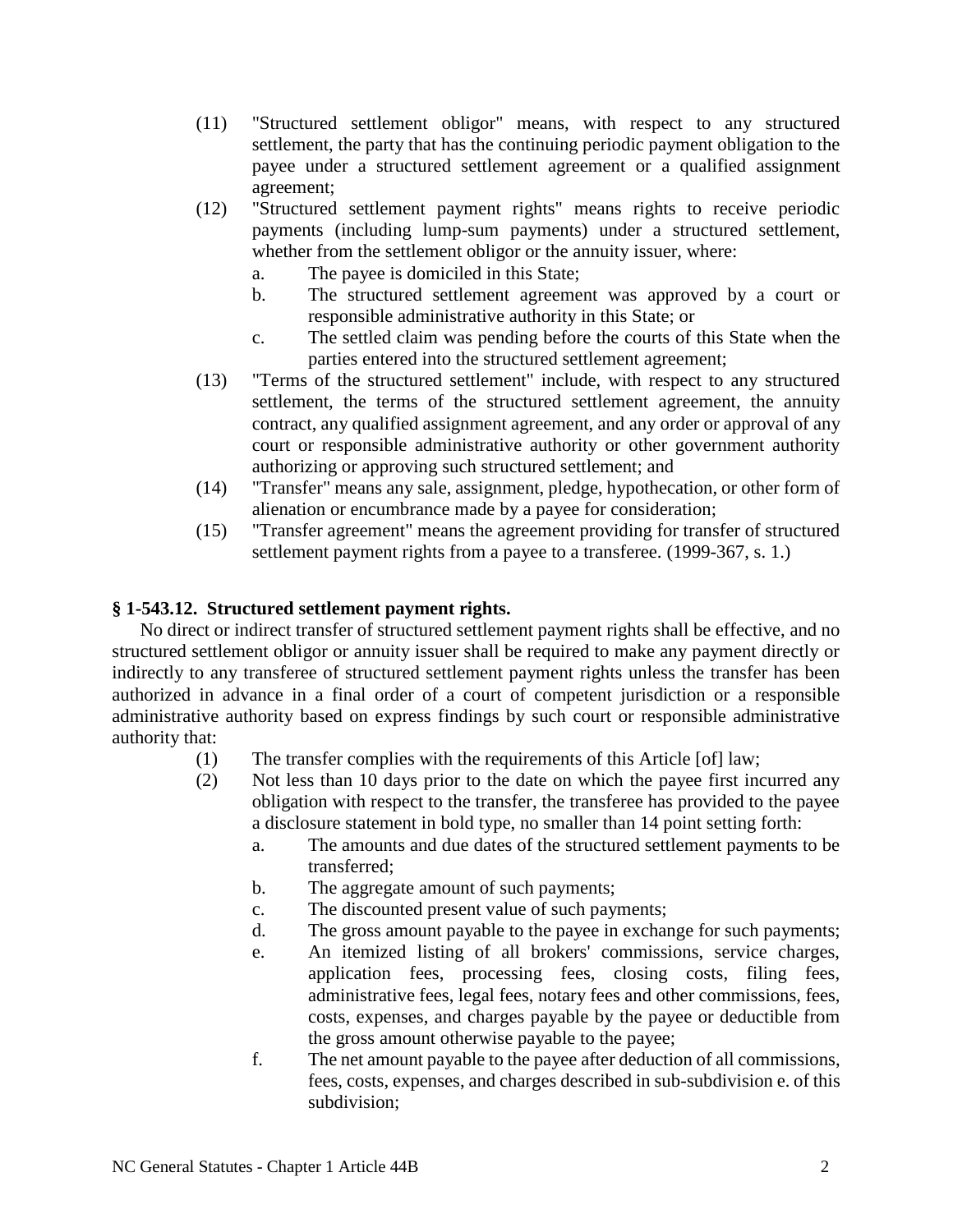- g. The quotient (expressed as a percentage) obtained by dividing the net payment amount by the discounted present value of the payments;
- h. The discount rate used by the transferee to determine the net amount payable to the payee for the structured settlement payments to be transferred; and
- i. The amount of any penalty and the aggregate amount of any liquidated damages (inclusive of penalties) payable by the payee in the event of any breach of the transfer agreement by the payee;
- (3) The transfer is in the best interest of the payee;
- (4) The payee has received independent professional advice regarding the legal, tax, and financial implications of the transfer;
- (5) The transferee has given written notice of the transferee's name, address, and taxpayer identification number to the annuity issuer and the structured settlement obligor and has filed a copy of such notice with the court or responsible administrative authority;
- (6) The discount rate used in determining the net amount payable to the payee, as provided in subdivision (2) of this section, does not exceed an annual percentage rate of prime plus five percentage points calculated as if the net amount payable to the payee, as provided in sub-subdivision (2)f. of this section, was the principal of a consumer loan made by the transferee to the payee, and if the structured settlement payments to be transferred to the transferee were the payee's payments of principal plus interest on such loan. For purposes of this subdivision, the prime rate shall be as reported by the Federal Reserve Statistical Release H.15 on the first Monday of the month in which the transfer agreement is signed by both the payee and the transferee, except when the transfer agreement is signed prior to the first Monday of that month then the prime rate shall be as reported by the Federal Reserve Statistical Release H.15 on the first Monday of the preceding month;
- (7) Any brokers' commissions, service charges, application fees, processing fees, closing costs, filing fees, administrative fees, notary fees and other commissions, fees, costs, expenses, and charges payable by the payee or deductible from the gross amount otherwise payable to the payee do not exceed two percent (2%) of the net amount payable to the payee;
- (8) The transfer of structured settlement payment rights is fair and reasonable; and
- (9) Notwithstanding a provision of the structured settlement agreement prohibiting an assignment by the payee, the court may order a transfer of periodic payment rights provided that the court finds that the provisions of this Article are satisfied.

If the court or responsible administrative authority authorizes the transfer pursuant to this section, the court or responsible administrative authority shall order the structured settlement obligor to execute an acknowledgment of assignment letter on behalf of the transferee for the amount of the structured settlement payment rights to be transferred; provided, however, structured settlement payment rights arising from a claim pursuant to Chapter 97 shall not be authorized. (1999-367, s. 1; 1999-456, s. 67.)

# **§ 1-543.13. Jurisdiction.**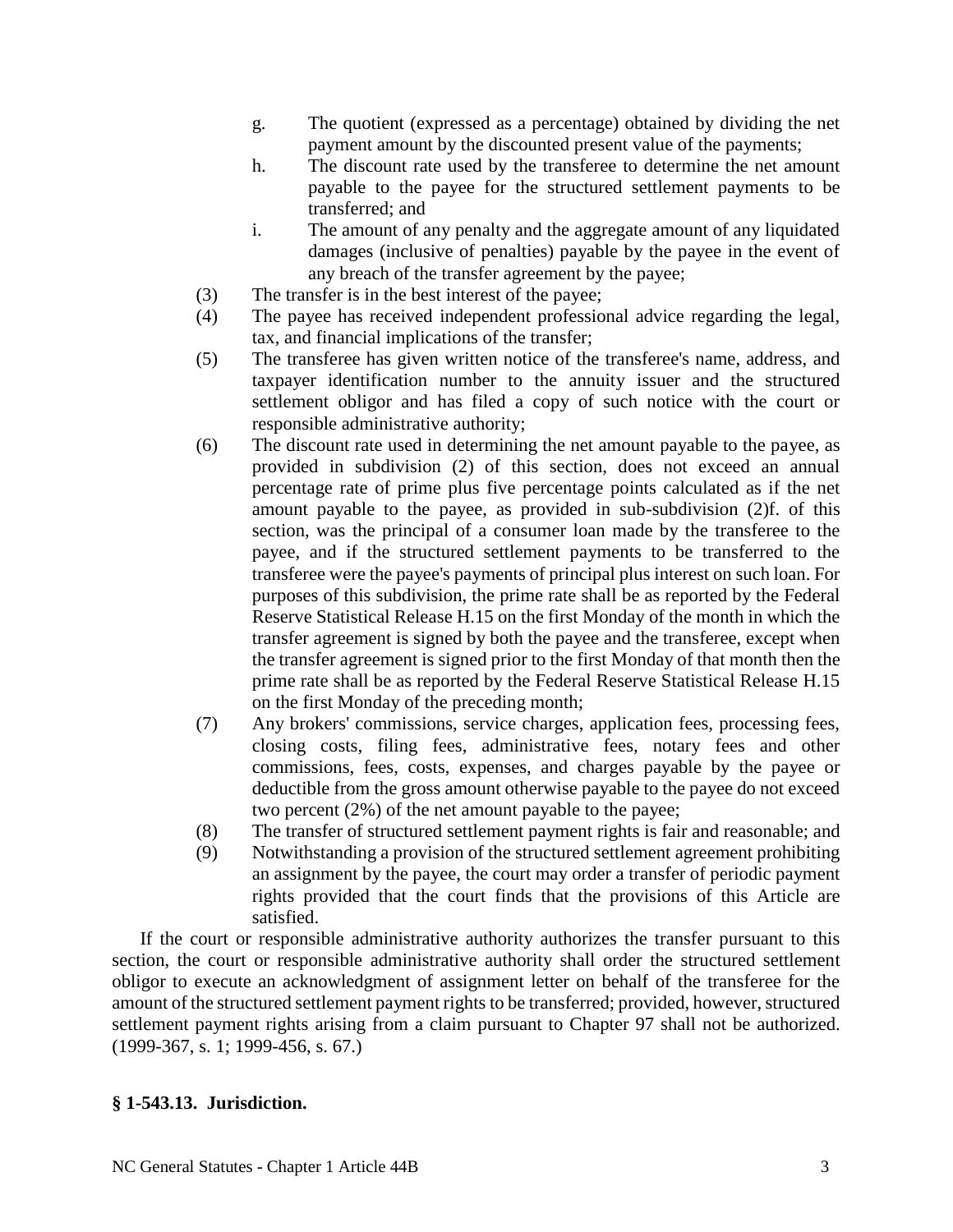(a) Where the structured settlement agreement was entered into after commencement of litigation or administrative proceedings in this State, the court or administrative agency where the action was pending shall have exclusive jurisdiction over any application for authorization under this Article of a transfer of structured settlement payment rights.

(b) Where the structured settlement agreement was entered into prior to the commencement of litigation or administrative proceedings, or after the commencement of litigation outside this State, the Superior Court Division of the General Court of Justice shall have nonexclusive original jurisdiction over any application for authorization under this Article of a transfer of structured settlement payment rights. (1999-367, s. 1.)

### **§ 1-543.14. Procedure for approval of transfers.**

(a) Where the structured settlement agreement was entered into after the commencement of litigation or administrative proceedings in this State, the application for authorization of a transfer of structured settlement rights shall be filed with the court or administrative agency where the settled claim was pending as a motion in the cause.

(b) Where the structured settlement agreement was entered into prior to the commencement of litigation or administrative proceedings, or after the commencement of litigation or administrative proceedings outside this State, the application for authorization of a transfer of structured settlement payment rights shall be filed in the superior court with proper venue pursuant to Article 7 of this Chapter. The nature of the action shall be a special proceeding governed by the provisions of Article 33 of this Chapter.

(c) Not less than 30 days prior to the scheduled hearing on any application for authorization of a transfer of structured settlement payment rights under this Article, the transferee shall file with the proper court or responsible administrative authority and serve on any other government authority which previously approved the structured settlement, on all interested parties as defined in G.S. 1-543.11(4), and on the Attorney General, a notice of the proposed transfer and the application for its authorization, including in such notice:

- (1) A copy of the transferee's application;
- (2) A copy of the transfer agreement;
- (3) A copy of the disclosure statement required under G.S.  $1-543.12(a)(2)$ ;
- (4) Notification that any interested party is entitled to support, oppose, or otherwise respond to the transferee's application, either in person or by counsel, by submitting written comments to the court or responsible administrative authority or by participating in the hearing; and
- (5) Notification of the time and place of the hearing and notification of the manner in which and the time by which written responses to the application must be filed in order to be considered by the court or responsible administrative authority.

(d) The Attorney General shall have standing to raise, appear, and be heard on any matter relating to an application for authorization of a transfer of structured settlement payment rights under this Article. (1999-367, s. 1.)

#### **§ 1-543.15. No waiver; penalties.**

(a) The provisions of this Article may not be waived.